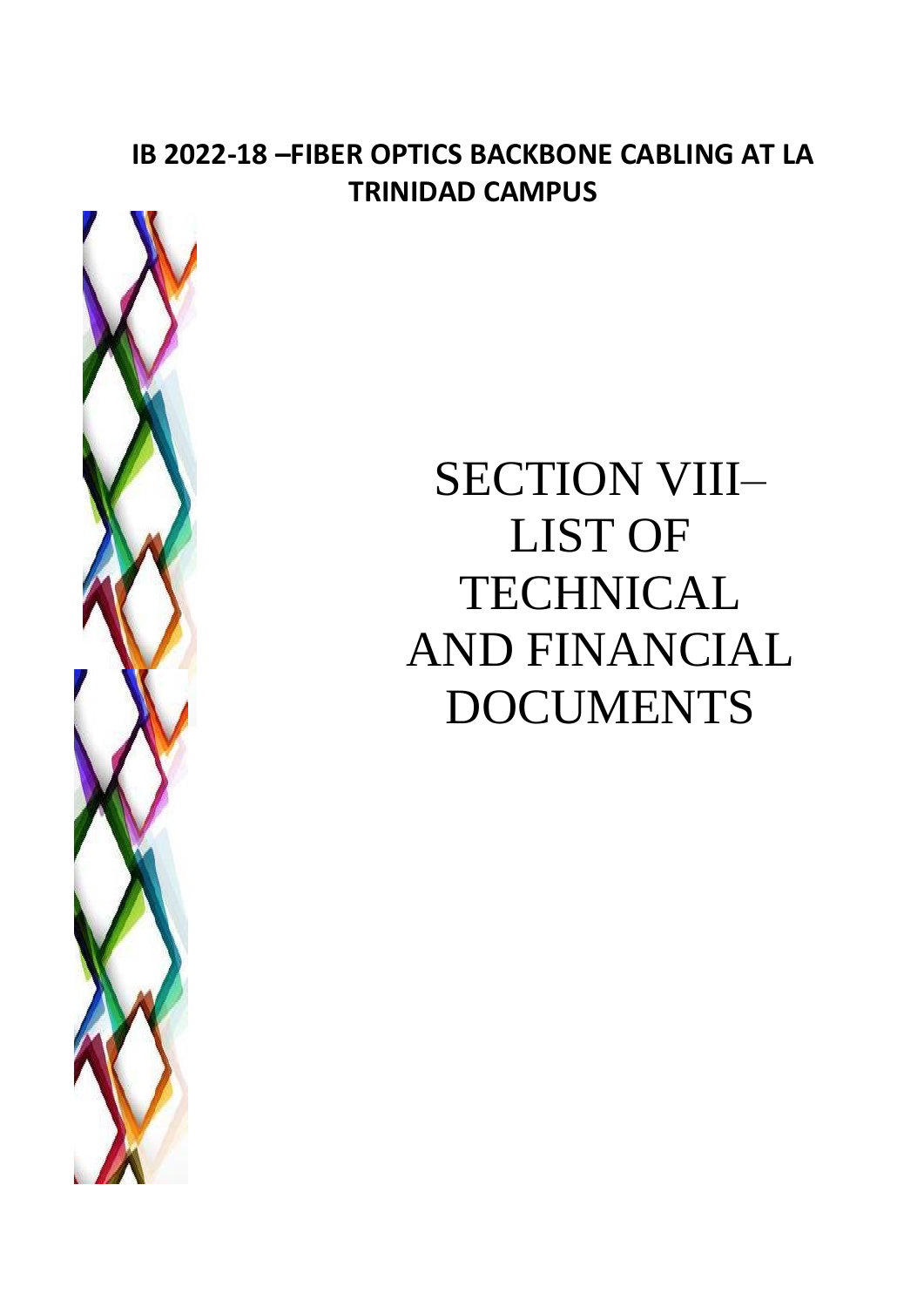### *CHECKLIST OF TECHNICAL AND FINANCIAL DOCUMENTS*

*For details, please refer to the Instruction to Bidders (ITB) and the Special Conditions of the Contract (SCC) (if any)*

#### **ENVELOPE A**

**I. ELIGIBILITY REQUIREMENTS**

#### **A. LEGAL DOCUMENTS**

- 1. Valid PhilGeps Registration Platinum Membership- all pages; OR
- 2. Registration from SEC, DTI or CDA, and
- 3. Mayor's or Business permit issued by the city or municipality where the principal place of business of the prospective bidder, and
- 4. 4. Tax Clearance per E.O. No. 398, s. 2005, as finally reviewed and approved by the BIR

#### **B. TECHNICAL DOCUMENTS**

- 5. Statement of the prospective bidder of all ongoing government and private contracts, including contracts awarded but not yet started, if any, whether similar or not similar in nature and complexity to the contract to be bid; and
- 6. Statement of the bidder's Single Largest Completed Contract (SLCC) similar to the contract to be bid, except under conditions provided for in Sections 23.4.1.3 and 23.4.2.4 of the 2016 revised IRR of RA 9184, within the relevant period as provided. Certificate of Acceptance and/ or Official Receipts must be attached to the SLCC; and
- 7. Service Performance Certificate from at least two (2) different clients from Year 2019-2021
- 8. Original Copy of Bid Security must be in favor of **Benguet State University** 8.1. If in the form of a Surety Bond, submit also a certification issued by the Insurance Commission; or 8.2. Original copy of Notarized Bid Securing Declaration; or 8.3. Cash
- 9. Conformity with the Technical Specifications; and
- 10. Schedule of Requirements, with delivery schedule; and
- 11. Manpower Requirements; and
- 12. Aftersales warranty; and
- 13. Original duly signed Omnibus Sworn Statement (OSS); and

14. If applicable, Original notarized Secretary's Certificate in case of a corporation, partnership, or cooperative; or Original Special Power of Attorney of all members of the joint venture giving full power and authority to its officer to sign the OSS and do acts to represent the Bidder.